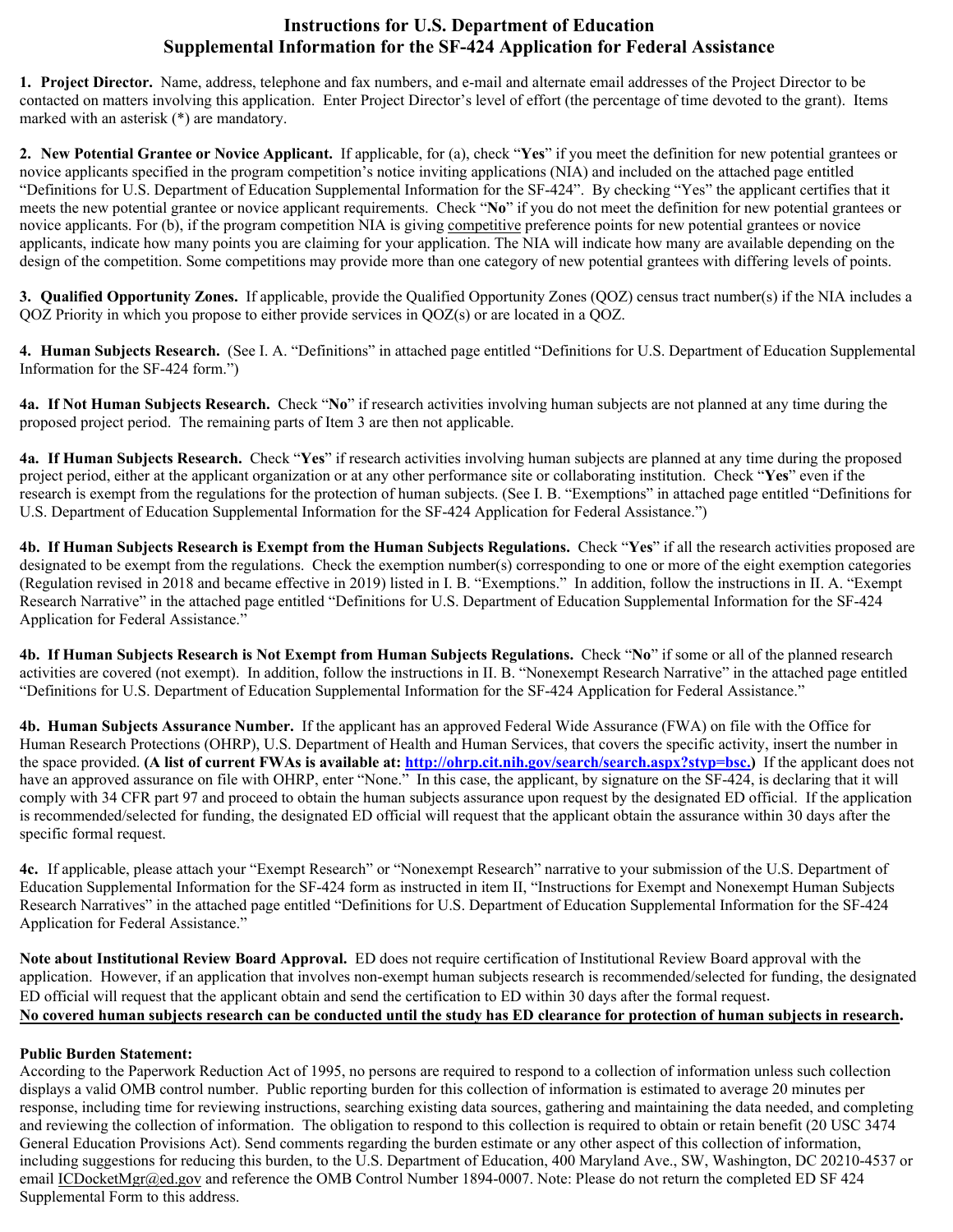## **Definitions:**

## **NEW POTENTIAL GRANTEE OR NOVICE APPLICANT**

New Potential Grantee: The definition of New Potential Grantee is set in the program competition's Notice Inviting Applications (NIA). The New Potential Grantee priority is from the Department's *Administrative Priorities for Discretionary Grant Programs* published in the *Federal Register* March 9, 2020 [\(85](https://www.federalregister.gov/d/2020-04761)  [FR 13640\)](https://www.federalregister.gov/d/2020-04761).

Novice Applicant: For discretionary grant programs, novice applicant means any applicant for a grant from ED that—

- Has never received a grant or subgrant under the program from which it seeks funding;
- Has never been a member of a group application, submitted in accordance with 34 CFR 75.127-75.129, that received a grant under the program from which it seeks funding; and
- Has not had an active discretionary grant from the Federal government in the five years before the deadline date for applications under the program. For the purposes of this requirement, a grant is active until the end of the grant's project or funding period, including any extensions of those periods that extend the grantee's authority to obligate funds.

In the case of a group application submitted in accordance with 34 CFR 75.127-75.129, a group includes only parties that meet the requirements listed above. The Novice Applicant priority is from 34 CFR 75.225, and it must be included in the program competition NIA to be claimed on the form.

## **QUALIFIED OPPORTUNITY ZONES**

Definition: From 26 USC section 1400Z–1 of the Internal Revenue Code, which, in relevant part, defines "qualified opportunity zone" as "a population census tract that is a lowincome community that is designated as a qualified opportunity zone."

The Qualified Opportunity Zones priority is from the Department's *Final Priority for Discretionary Grant Programs* published in the *Federal Register* November 27, 2019 [\(84 FR](https://www.federalregister.gov/d/2019-25819)  [65300\)](https://www.federalregister.gov/d/2019-25819).

Note: The Treasury Department has created a website of Opportunity Zones Resources that includes a searchable map: [https://www.cdfifund.gov/Pages/Opportunity-Zones.aspx.](https://www.cdfifund.gov/%E2%80%8BPages/%E2%80%8BOpportunity-Zones.aspx)

## **PROTECTION OF HUMAN SUBJECTS IN RESEARCH**

## **I. Definitions and Exemptions**

**A. Definitions.**

A research activity involves human subjects if the activity is research, as defined in the Department's regulations, and the research activity will involve use of human subjects, as defined in the regulations.

#### **—Research**

The ED Regulations for the Protection of Human Subjects, Title 34, Code of Federal Regulations, Part 97, define research as "a systematic investigation, including research development, testing and evaluation, designed to develop or contribute to generalizable knowledge. Activities which meet this definition constitute research whether or not they are conducted or supported under a program that is considered research for other purposes. For example, some demonstration and service programs may include research activities."

## **—Human Subject**

The regulations define human subject as "a living individual about whom an investigator (whether professional or student) conducting research obtains (i) information or biospecimens through intervention or interaction with the individual and uses, studies, or analyzes the information or biospecimens, or (ii ) obtains, uses, studies, analyzes, or generate identifiable private information or identifiable biospecimens."

*If an activity involves obtaining information about a living person by manipulating that person or that person's environment, as might occur when a new instructional technique is tested, or by communicating or interacting with the individual, as occurs with surveys and interviews, the definition of human subject is met. If an activity involves obtaining private information about a living person in such a way that the information can be directly or indirectly linked to that individual, the definition of human subject is met.* 

Private information includes information about behavior that occurs in a context in which an individual can reasonably expect that no observation or recording is taking place, and information which has been provided for specific purposes by an individual and which the individual can reasonably expect will not be made public (for example, a school health record).

## **B. Exemptions.**

Research activities in which the **only** involvement of human subjects will be in one or more of the following eight categories of *exemptions* are not covered by the regulations:

(1) Research conducted in established or commonly accepted educational settings, that specifically involves normal educational practices that are not likely to adversely impact students' opportunity to learn required educational content or the assessment of educators who provide instruction. This includes most research on regular and special education instructional strategies, and research on the effectiveness of or the comparison among instructional techniques, curricula, or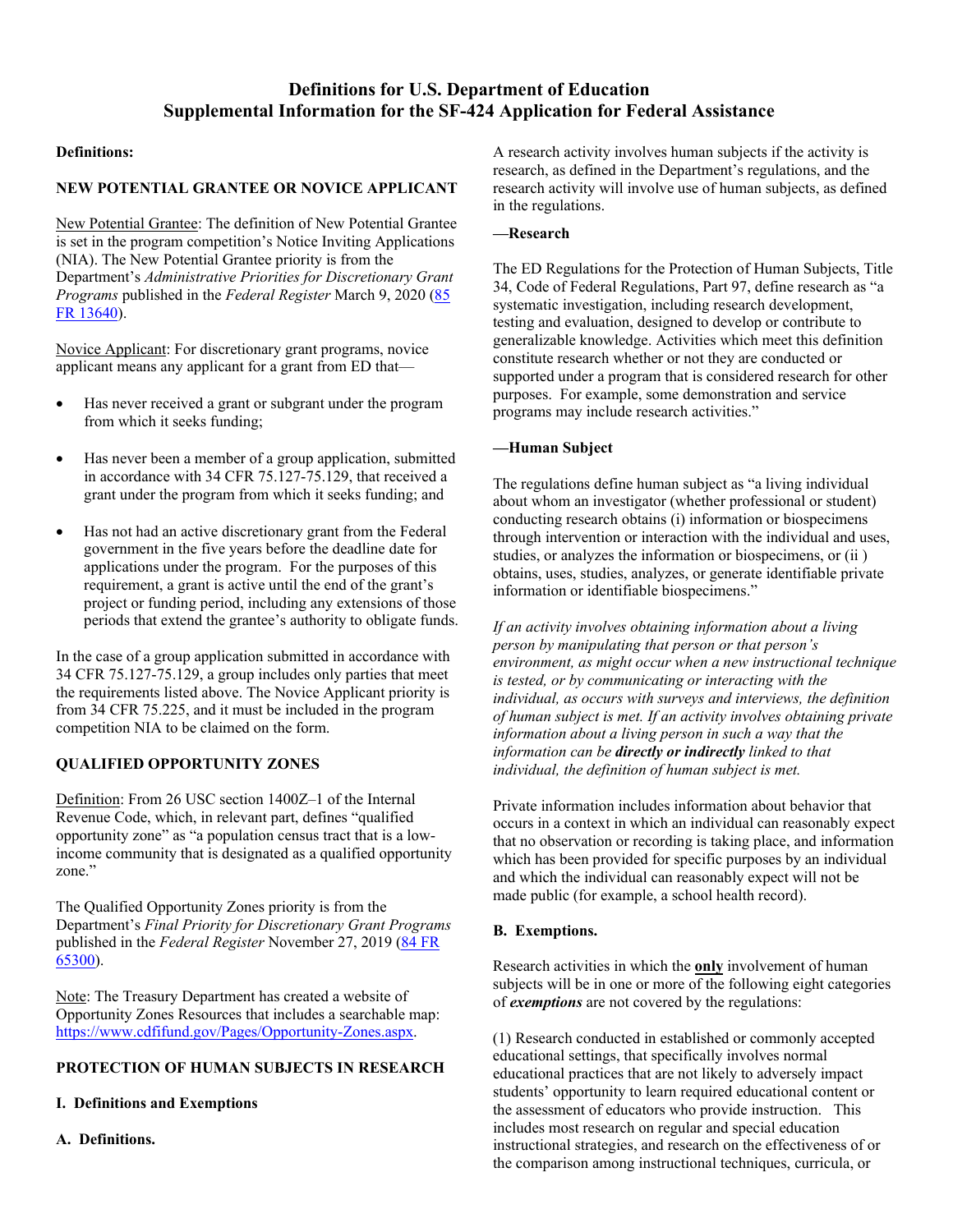#### classroom management methods. *If an educational practice is being introduced to the site and is not widely used for similar populations, it is not covered by this exemption.*

(2) Research that only includes interactions involving educational tests (cognitive, diagnostic, aptitude, achievement), survey procedures, interview procedures or observation of public behavior (including visual or auditory recordings) if at least one of the following criteria is met: (i) the information obtained is recorded by the investigator in such a manner that the identity of the human subjects cannot readily be ascertained, directly or through identifiers linked to the subjects; (ii) Any disclosure of the human subjects' responses outside the research would not reasonably place the subjects at risk of criminal or civil liability or be damaging to the subjects' financial standing, employability, educational advancement or reputation; or (iii) the information obtained is recorded by the investigator in such a manner that the identity of the human subjects can readily be ascertained, directly or through identifiers linked to the subjects, and an Institutional Review Board (IRB) conducts a "limited IRB review" to make the determinations required by 34 CFR 97.111(a)(7).

## *If the subjects are children, exemption 2 applies only to research involving educational tests and observations of public behavior when the investigator(s) do not participate in the activities being observed.*

*Exemption 2 does not apply if children are surveyed or interviewed or if the research involves observation of public behavior and the investigator(s) participate in the activities being observed.* Children are defined as persons who have not attained the legal age for consent to treatments or procedures involved in the research, under the applicable law or jurisdiction in which the research will be conducted.

(3) Research involving benign behavioral interventions in conjunction with the collection of information from an adult subject through verbal or written responses (including data entry) or audiovisual recording if the subject prospectively agrees to the intervention and information collection and at least one of the following criteria is met: (A) The information obtained is recorded by the investigator in such a manner that the identity of the human subjects cannot readily be ascertained directly or through identifiers linked to the subjects; (B) Any disclosure of the human subjects' responses outside the research would not reasonably place the subjects at risk of criminal or civil liability or be damaging to the subject' financial standing, employability, educational advancement or reputation; or (C) The information obtained is recorded by the investigator in such a manner that the identity of the human subjects can readily be ascertained, directly or through identifiers linked to the subjects, and an IRB conducts a limited IRB review to make the determination required by 34 CFR 97.111(a)(7).

For the purpose of this provision, benign behavioral interventions are brief in duration, harmless, painless, not physically invasive, not likely to have a significant adverse lasting impact on the subjects, and the investigator has no reason to think the subjects will find the interventions offensive or embarrassing. Provided all such criteria are met, examples of

such benign behavioral interventions would include having the subject play an online game, having them solve puzzles under various noise conditions, or having them decide how to allocate a nominal amount of received cash between themselves and someone else.

If the research involves deceiving the subjects regarding the nature or purposes of the research, this exemption is not applicable unless the subject authorizes the deception through a prospective agreement to participate in research in circumstances in which the subject is informed that he or she will be unaware of or misled regarding the nature or purposes of the research.

(4) Secondary Research for which Consent is not required. Secondary research uses of identifiable private information or identifiable biospecimens, if at least one of the following criteria is men: (i) The identifiable private information or identifiable biospecimens are publicly available; (ii) Information, which may include information about biospecimens, is recorded by the investigator in such a manner that the identity of the human subjects cannot readily be ascertained directly or through identifiers linked to the subjects, the investigator does not contact the subjects, and the investigator will not re-identify subjects; (iii) the research involves only information collection and analysis involving the investigators' use of identifiable health information when that use is regulated under 45 CFR parts 160 and 164, subparts A and E, for the purposes of "health care operations" or "research" as those terms are defined at 45 CFR 164.501 or for "public health activities and purposes" as described under 45 CFR 164.512 (b); or (iv) The research is conducted by, or on behalf of, a Federal department or agency using government-generated or government-collected information obtained for nonresearch activities, if the research generates identifiable private information that is or will be maintained on information technology that is subject to and in compliance with section 208(b) of the E-Government Act of 2002, 44 USC 3501 note, if all of the identifiable private information collected, used or generated as part of the activity will be maintained in systems of records subject to the Privacy Act of 1974, 5 USC 552a, and, if applicable, the information used in the research was collected subject to the Paperwork Reduction Act of 1995, 44 USC 3501 et seq.

(5) Research and demonstration projects that are conducted or supported by a Federal department or agency, or otherwise subject to the approval of department or agency heads (or the approval of the heads of bureaus or other subordinate agencies that have been delegated authority to conduct the research and demonstration projects), and that are designed to study, evaluate, improve, or otherwise examine public benefit or service programs, including procedures for obtaining benefits or services under those programs, possible changes in or alternative to those programs or procedures, or possible changes in methods or levels of payment for benefits or services under those programs. Such projects include, but are not limited to, internal studies by Federal employees, and studies under contracts or consulting arrangements, cooperative agreements, or grants. Exempt projects also include waivers of otherwise mandatory requirements using authorities such as sections 1115 and 1115A of the Social Security Act as amended.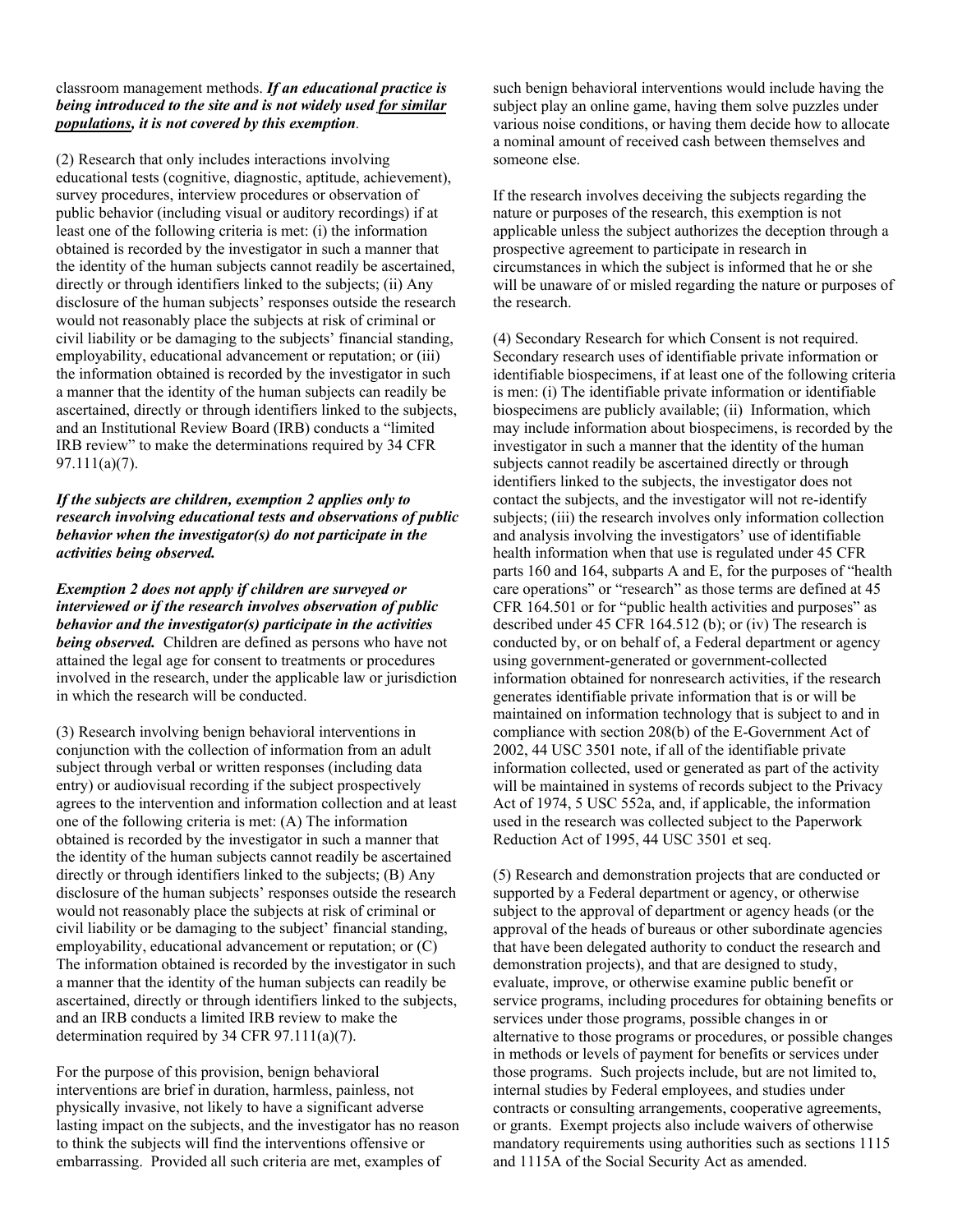Each Federal department or agency conducting or supporting the research and demonstration projects must establish, on a publicly accessible Federal website or in such other manner as the department or agency head may determine, a list of the research and demonstration projects that the Federal department or agency conducts or supports under this provision. The research or demonstration project must be published on this list prior to commencing the research involving human subjects.

(6) Taste and food quality evaluation and consumer acceptance studies, (a) if wholesome foods without additives are consumed or (b) if a food is consumed that contains a food ingredient at or below the level and for a use found to be safe, or agricultural chemical or environmental contaminant at or below the level found to be safe, by the Food and Drug Administration or approved by the Environmental Protection Agency or the Food Safety and Inspection Service of the U.S. Department of Agriculture.

(7) Storage or Maintenance for Secondary Research for which Broad Consent is required. Storage or maintenance of identifiable private information or identifiable biospecimens for potential secondary research use if an IRB conducts a limited IRB review and makes the determinations requires by 34 CFR 97.111(a)(8).

(8) Secondary Research for which Broad Consent is Required. Research involving the use of identifiable private information or identifiable biospecimens for secondary research use if the following criteria are met: (i) Broad Consent for the storage, maintenance and secondary research use of the identifiable private information or identifiable biospecimens was obtained in accordance with 34 CFR 97.116(a) (1)-(4), (a) (6) and (d); (ii) Documentation of informed consent or waiver of documentation of consent was obtained in accordance with 34 CFR 97.117. (iii) an IRB conducts a limited IRB review and makes the determination that the research to be conducted is within the scope of the broad consent referenced in paragraph  $(d)(8)(i)$  of this section; and (iv) The investigator does not prevent an investigator from abiding by any legal requirements to return individual research results.

#### **II. Instructions for Exempt and Nonexempt Human Subjects Research Narratives**

If the applicant marked "Yes" for Item 3.b. of the U.S. Department of Education Supplemental Information for the SF-424 form, the applicant must attach a human subjects "exempt research" or "nonexempt research" narrative to the U.S. Department of Education Supplemental Information for the SF-424 form. If you have multiple projects, include information about each, labeling the responses as to the project they address. For applications that include multiple research projects this can be done in a single narrative or in more than one narrative as appropriate.

## **A. Exempt Research Narrative.**

If you marked "Yes" for item 3.b. and designated exemption numbers(s), attach the "exempt research" narrative to the U.S. Department of Education Supplemental Information for the SF-424 form. The narrative must contain sufficient information

about the involvement of human subjects in the proposed research to allow a determination by ED that the designated exemption(s) are appropriate. The narrative must be succinct.

#### **B. Nonexempt Research Narrative.**

If you marked "No" for item 3.b. you must attach the "nonexempt research" narrative to the U.S. Department of Education Supplemental Information for the SF-424 form. The narrative must address the following seven points. Although no specific page limitation applies to this section of the application, be succinct.

#### (1) **Human Subjects Involvement and Characteristics**:

Provide a detailed description of the proposed involvement of human subjects. Describe the characteristics of the subject population, including their anticipated number, age range, and health status. Identify the criteria for inclusion or exclusion of any subpopulation. Explain the rationale for the involvement of special classes of subjects, such as children, children with disabilities, adults with disabilities, persons with mental disabilities, pregnant women, prisoners, institutionalized individuals, or others who are likely to be vulnerable

(2) **Sources of Materials**: Identify the sources of research material obtained from individually identifiable living human subjects in the form of specimens, records, or data. Indicate whether the material or data will be obtained specifically for research purposes or whether use will be made of existing specimens, records, or data.

(3) **Recruitment and Informed Consent**: Describe plans for the recruitment of subjects and the consent procedures to be followed. Include the circumstances under which consent will be sought and obtained, who will seek it, the nature of the information to be provided to prospective subjects, and the method of documenting consent. State if the IRB has authorized a modification or waiver of the elements of consent or the requirement for documentation of consent.

(4) **Potential Risks**: Describe potential risks (physical, psychological, social, legal, or other) and assess their likelihood and seriousness. Where appropriate, describe alternative treatments and procedures that might be advantageous to the subjects.

(5) **Protection Against Risk**: Describe the procedures for protecting against or minimizing potential risks, including risks to confidentiality, and assess their likely effectiveness. Where appropriate, discuss provisions for ensuring necessary medical or professional intervention in the event of adverse effects to the subjects. Also, where appropriate, describe the provisions for monitoring the data collected to ensure the safety of the subjects.

(6) **Importance of the Knowledge to be Gained**: Discuss the importance of the knowledge gained or to be gained as a result of the proposed research. Discuss why the risks to subjects are reasonable in relation to the anticipated benefits to subjects and in relation to the importance of the knowledge that may reasonably be expected to result.